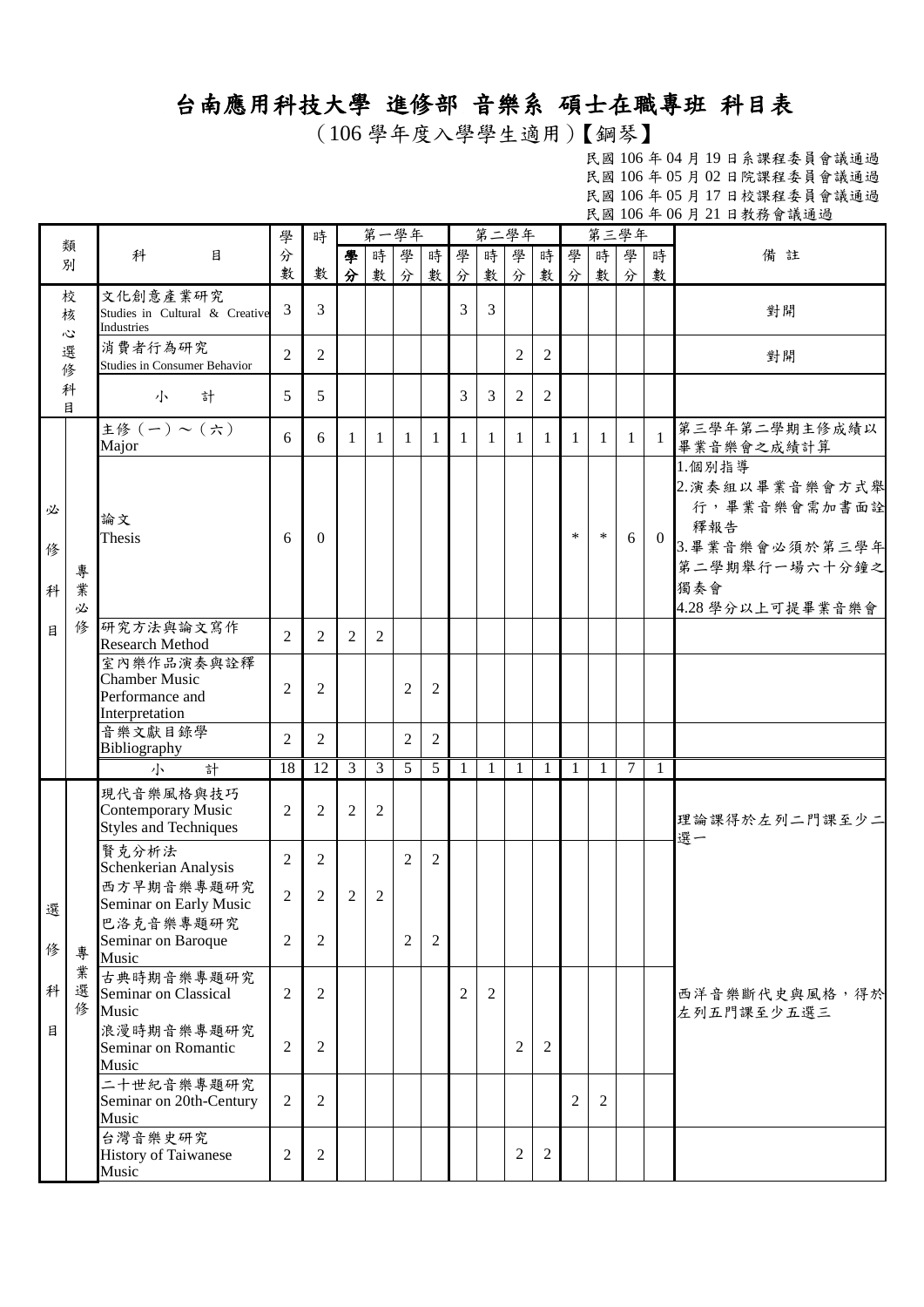| 類              |             |                                                             | 學              | 時              | 第一學年           |                              |   |   |                | 第二學年           |                              |                |                |                | 第三學年           |                |    |
|----------------|-------------|-------------------------------------------------------------|----------------|----------------|----------------|------------------------------|---|---|----------------|----------------|------------------------------|----------------|----------------|----------------|----------------|----------------|----|
|                | 別           | 科<br>目                                                      | 分              |                | 學              | 時                            | 學 | 時 | 學              | 時              | 學                            | 時              | 學              | 時              | 學              | 時              | 備註 |
|                |             |                                                             | 數              | 數              | 分              | 數                            | 分 | 數 | 分              | 數              | 分                            | 數              | 分              | 數              | 分              | 數              |    |
|                |             | 音樂學理論與方法<br>Musicology-Research &<br>Methodology            | $\overline{2}$ | 2              |                |                              |   |   | $\overline{2}$ | $\overline{c}$ |                              |                |                |                |                |                |    |
|                |             | 音樂教育專題研究<br>Topics on Music<br>Education                    | 2              | $\overline{2}$ | $\overline{2}$ | 2                            |   |   |                |                |                              |                |                |                |                |                |    |
|                |             | 教學法探討<br><b>Pedagogical Studies</b>                         | $\overline{2}$ | 2              |                |                              |   |   |                |                |                              |                | $\overline{2}$ | $\overline{2}$ |                |                |    |
|                |             | 專題研究 (一)<br>Seminar I                                       | $\overline{c}$ | $\overline{2}$ |                |                              |   |   | $\overline{2}$ | $\overline{2}$ |                              |                |                |                |                |                |    |
|                |             | 專題研究 (二)<br>Seminar II                                      | 2              | 2              |                |                              |   |   |                |                | $\overline{2}$               | $\overline{2}$ |                |                |                |                |    |
|                |             | 伴奏與音樂指導<br>Accompanying and<br>Coaching                     | $\overline{4}$ | $\overline{4}$ |                |                              |   |   | 2              | 2              | $\overline{2}$               | 2              |                |                |                |                |    |
|                |             | 鋼琴變奏曲研究<br>Piano Variations                                 | $\overline{c}$ | 2              |                |                              | 2 | 2 |                |                |                              |                |                |                |                |                |    |
| 選              |             | 即興技巧與總譜彈奏<br><b>Keyboard Skills</b>                         | $\overline{2}$ | $\overline{2}$ |                |                              |   |   |                |                |                              |                |                |                | $\overline{2}$ | 2              |    |
| 俢              | 專           | 舒曼鋼琴作品研究<br>Piano Music of R.<br>Schumann                   | 2              | 2              | $\overline{2}$ | $\overline{2}$               |   |   |                |                |                              |                |                |                |                |                |    |
| 科              | 業<br>選<br>俢 | 貝多芬鋼琴奏鳴曲研究<br>Piano Sonatas of L. v.<br>Beethoven           | 2              | 2              |                |                              | 2 | 2 |                |                |                              |                |                |                |                |                |    |
| 目              |             | 莫札特鋼琴協奏曲研究<br>Piano Concertos of W.A.<br>Mozart             | $\overline{2}$ | 2              |                |                              |   |   |                |                | $\mathfrak{2}$               | $\overline{c}$ |                |                |                |                |    |
|                |             | 蕭邦鋼琴作品研究<br>Piano Music of F. Chopin                        | $\overline{2}$ | $\overline{2}$ |                |                              |   |   |                |                | $\overline{2}$               | $\overline{2}$ |                |                |                |                |    |
|                |             | 巴哈鋼琴作品研究<br>Piano Music of J. S. Bach                       | $\overline{2}$ | 2              |                |                              |   |   | $\overline{c}$ | $\overline{c}$ |                              |                |                |                |                |                |    |
|                |             | 鋼琴室內樂作品研究<br>Survey of Piano Literature<br>in Chamber Music | 2              | $\overline{2}$ | $\overline{2}$ | $\overline{c}$               |   |   |                |                |                              |                |                |                |                |                |    |
|                |             | 二十世紀鋼琴作品研究<br>Seminar on 20th-Century<br>Piano Music        | $\overline{2}$ | 2              |                |                              |   |   |                |                |                              |                | $\overline{2}$ | $\overline{2}$ |                |                |    |
|                |             | 小計                                                          | 48             | 48             |                | $10 \ 10 \ 8$                |   | 8 |                |                | $10 \mid 10 \mid 12 \mid 12$ |                | 6              | 6              | $\overline{2}$ | $\overline{2}$ |    |
| 選修至少應修<br>16   |             |                                                             |                |                |                |                              |   |   |                |                |                              |                |                |                |                |                |    |
| 65<br>71<br>合計 |             |                                                             |                |                |                |                              |   |   |                |                |                              |                |                |                |                |                |    |
|                |             | 畢業至少應修                                                      |                |                |                |                              |   |   |                |                |                              |                | 34             |                |                |                |    |
|                |             |                                                             |                |                |                | 授予學位名稱:音樂碩士(Master of Music) |   |   |                |                |                              |                |                |                |                |                |    |

※備註:碩士學位取得條件

1.本主修之學生畢業最低學分為 34 學分。

2.一場完整之畢業獨奏會及書面詮釋報告。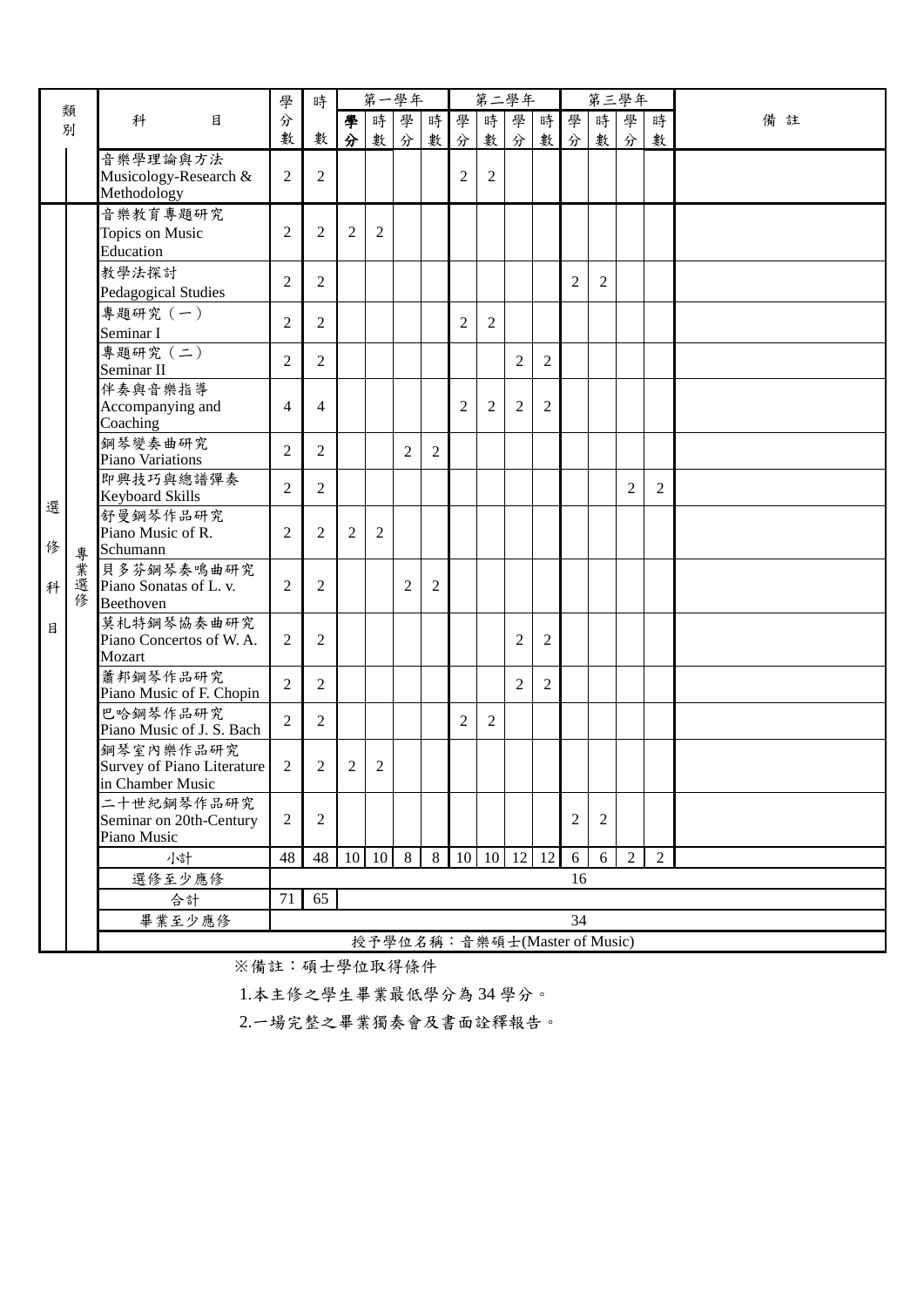## 台南應用科技大學 進修部 音樂系 碩士在職專班 科目表

(106 學年度入學學生適用)【聲樂】

民國 106 年 04 月 19 日系課程委員會議通過 民國 106 年 05 月 02 日院課程委員會議通過 民國 106 年 05 月 17 日校課程委員會議通過 民國 106 年 06 月 21 日教務會議通過

|             |             |                                                                         |                |                |                | 第一學年           |                |                 |                | 第二學年           |                |                |        | 第三學年         |                |              | W 200 T 00 1 21 H 3X 17 B 8X 22 23                                                                                    |
|-------------|-------------|-------------------------------------------------------------------------|----------------|----------------|----------------|----------------|----------------|-----------------|----------------|----------------|----------------|----------------|--------|--------------|----------------|--------------|-----------------------------------------------------------------------------------------------------------------------|
|             | 類           |                                                                         | 學              | 時              |                |                |                |                 |                |                |                |                |        |              |                |              |                                                                                                                       |
|             | 別           | 科<br>$\mathsf{B}$                                                       | 分              |                | 學              | 時              | 學              | 時               | 學              | 時              | 學              | 時              | 學      |              | 時學             | 時            | 備註                                                                                                                    |
|             |             |                                                                         | 數              | 數              | 分              | 數              | 分              | 數               | 分              | 數              | 分              | 數              | 分      | 數            | 分              | 數            |                                                                                                                       |
|             | 校<br>核<br>心 | 文化創意產業研究<br>Studies in Cultural & Creative<br>Industries                | 3              | 3              |                |                |                |                 | 3              | $\overline{3}$ |                |                |        |              |                |              | 對開                                                                                                                    |
|             | 選<br>俢      | 消費者行為研究<br>Studies in Consumer Behavior                                 | $\mathfrak{2}$ | 2              |                |                |                |                 |                |                | 2              | 2              |        |              |                |              | 對開                                                                                                                    |
| 目           | 科           | 計<br>小                                                                  | 5              | 5              |                |                |                |                 | 3              | 3              | 2              | $\overline{2}$ |        |              |                |              |                                                                                                                       |
|             |             | 主修(一)~(六)<br>Major                                                      | 6              | 6              | 1              | 1              | $\mathbf{1}$   | -1              | 1              | 1              | 1              | 1              | 1      | $\mathbf{1}$ | $\mathbf{1}$   |              | 第三學年第二學期主修成<br>1 績以畢業音樂會之成績計<br>算                                                                                     |
| 必<br>俢<br>科 | 專<br>業<br>必 | 論文<br>Thesis                                                            | 6              | $\theta$       |                |                |                |                 |                |                |                |                | $\ast$ | ∗            | 6              |              | 1.個別指導<br>2. 演奏組以畢業音樂會方<br>式舉行,畢業音樂會需<br>加書面詮釋報告<br>0 3. 畢業音樂會必須於第三<br>學年第二學期舉行一場六<br>十分鐘之獨奏會<br>4.28 學分以上可提畢業音<br>樂會 |
| 目           | 俢           | 研究方法與論文寫作<br><b>Research Method</b>                                     | $\overline{2}$ | 2              | 2              | 2              |                |                 |                |                |                |                |        |              |                |              |                                                                                                                       |
|             |             | 室內樂作品演奏與詮釋<br><b>Chamber Music</b><br>Performance and<br>Interpretation | $\overline{2}$ | $\overline{2}$ |                |                | $\overline{2}$ | $\overline{2}$  |                |                |                |                |        |              |                |              |                                                                                                                       |
|             |             | 音樂文獻目錄學<br>Bibliography                                                 | $\overline{2}$ | $\overline{2}$ |                |                | $\overline{2}$ | $\overline{2}$  |                |                |                |                |        |              |                |              |                                                                                                                       |
|             |             | 計<br>小                                                                  | 18             | 12             | 3              | 3              | 5              | $5\overline{)}$ | $\mathbf{1}$   | 1              | 1              | 1              | 1      | $\mathbf{1}$ | $\overline{7}$ | $\mathbf{1}$ |                                                                                                                       |
|             |             | 現代音樂風格與技巧<br>Contemporary Music<br><b>Styles and Techniques</b>         | $\overline{2}$ | $\overline{2}$ | 2              | $\overline{2}$ |                |                 |                |                |                |                |        |              |                |              | 理論課得於左列二門課至<br>少二選一                                                                                                   |
|             |             | 賢克分析法<br>Schenkerian Analysis                                           | $\mathfrak{2}$ | $\overline{c}$ |                |                | $\overline{2}$ | 2               |                |                |                |                |        |              |                |              |                                                                                                                       |
| 選           |             | 西方早期音樂專題研究<br>Seminar on Early Music                                    | $\overline{2}$ | $\overline{2}$ | $\overline{2}$ | 2              |                |                 |                |                |                |                |        |              |                |              |                                                                                                                       |
|             |             | 巴洛克音樂專題研究<br>Seminar on Baroque Music                                   | $\overline{2}$ | $\overline{2}$ |                |                | $\overline{2}$ | $\overline{2}$  |                |                |                |                |        |              |                |              |                                                                                                                       |
| 俢           | 專           | 古典時期音樂專題研究<br>業 Seminar on Classical Music                              | $\overline{2}$ | $\overline{2}$ |                |                |                |                 | $\overline{2}$ | $\overline{2}$ |                |                |        |              |                |              | 西洋音樂斷代史與風格,<br>得於左列五門課至少五選                                                                                            |
| 科<br>目      | 修           | 選浪漫時期音樂專題研究<br>Seminar on Romantic<br>Music                             | 2              | $\overline{c}$ |                |                |                |                 |                |                | $\overline{2}$ | $\overline{c}$ |        |              |                |              | 三                                                                                                                     |
|             |             | 二十世紀音樂專題研究<br>Seminar on 20th-Century<br>Music                          | $\mathfrak{2}$ | 2              |                |                |                |                 |                |                |                |                | 2      | 2            |                |              |                                                                                                                       |
|             |             | 台灣音樂史研究<br>History of Taiwanese Music                                   | $\overline{2}$ | $\overline{2}$ |                |                |                |                 |                |                | $\overline{2}$ | $\mathfrak{2}$ |        |              |                |              |                                                                                                                       |
|             |             | 音樂學理論與方法<br>Musicology—Research<br>&<br>Methodology                     | $\overline{2}$ | $\overline{c}$ |                |                |                |                 | $\overline{2}$ | $\mathbf{2}$   |                |                |        |              |                |              |                                                                                                                       |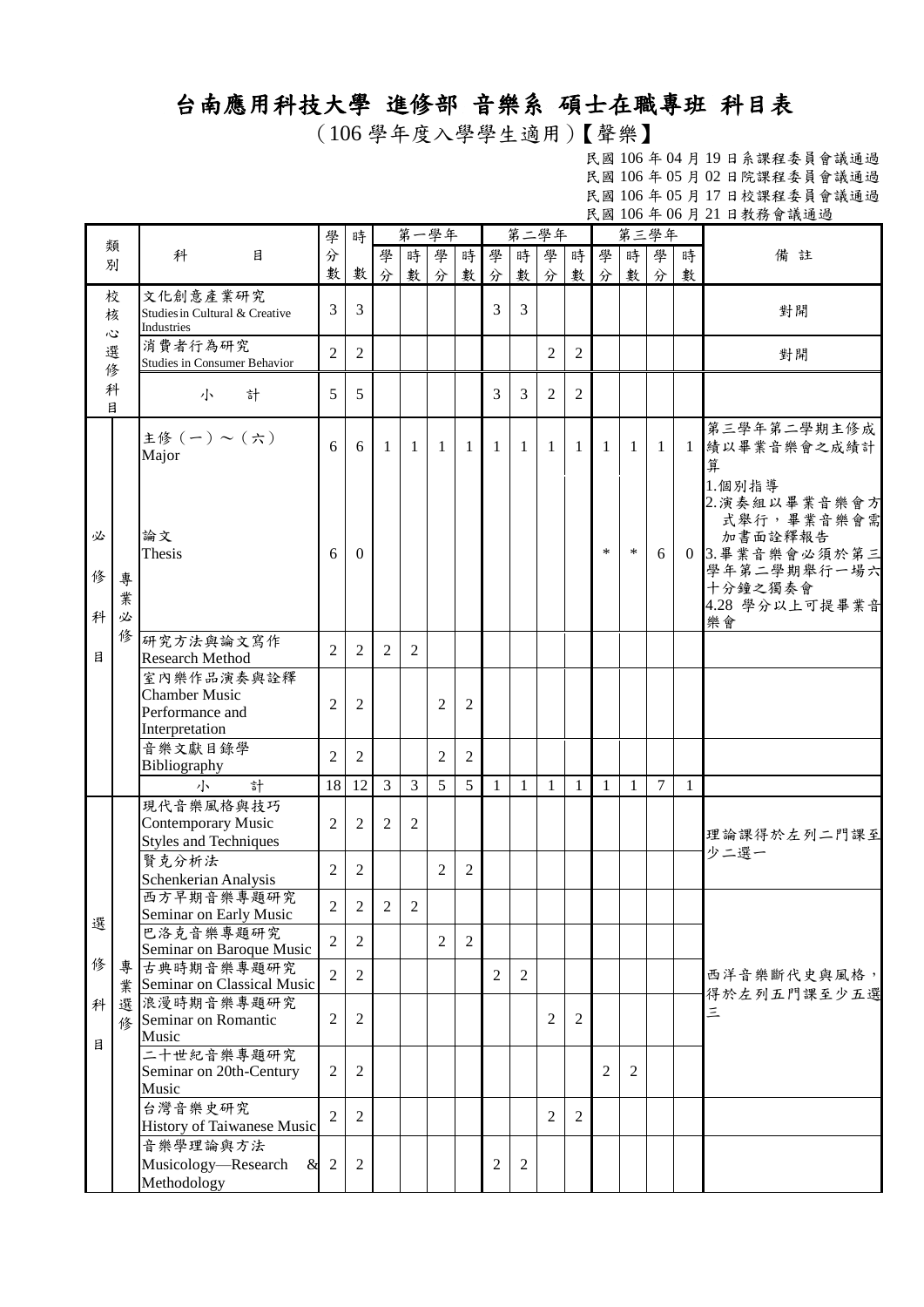|              |        |                                                                           | 學              | 時              |                | 第一學年                         |                |                |                | 第二學年           |                |                |                | 第三學年           |                |                |    |
|--------------|--------|---------------------------------------------------------------------------|----------------|----------------|----------------|------------------------------|----------------|----------------|----------------|----------------|----------------|----------------|----------------|----------------|----------------|----------------|----|
| 別            | 類      | 科<br>目                                                                    | 分              |                | 學              | 時                            | 學              | 時              | 學              | 時              | 學              | 時              | 學              | 時              | 學              | 時              | 備註 |
|              |        |                                                                           | 數              | 數              | 分              | 數                            | 分              | 數              | 分              | 數              | 分              | 數              | 分              | 數              | 分              | 數              |    |
|              |        | 音樂教育專題研究<br>Topics on Music Education                                     | $\overline{2}$ | $\overline{2}$ | $\overline{2}$ | $\overline{2}$               |                |                |                |                |                |                |                |                |                |                |    |
|              |        | 教學法探討<br><b>Pedagogical Studies</b>                                       | $\overline{2}$ | $\overline{2}$ |                |                              |                |                |                |                |                |                | $\overline{2}$ | $\overline{2}$ |                |                |    |
|              |        | 專題研究 (一)<br>Seminar I                                                     | $\overline{c}$ | $\overline{2}$ |                |                              |                |                | 2              | $\overline{2}$ |                |                |                |                |                |                |    |
|              |        | 專題研究 (二)<br>Seminar II                                                    | $\overline{2}$ | $\overline{2}$ |                |                              |                |                |                |                | 2              | $\overline{2}$ |                |                |                |                |    |
|              |        | 歌劇曲目詮釋與舞台實習<br>Interpretation and<br>Rehearsing on Operatic<br>Repertoire | $\overline{2}$ | $\overline{2}$ |                |                              | $\overline{2}$ | $\overline{2}$ |                |                |                |                |                |                |                |                |    |
|              |        | 威爾第歌劇研究<br>Seminar on G. Verdi's<br>Opera                                 | $\mathfrak{2}$ | $\overline{2}$ |                |                              | $\overline{2}$ | $\overline{2}$ |                |                |                |                |                |                |                |                |    |
| 選<br>俢       | 專      | 華格納歌劇研究<br>Seminar on R. Wagner's<br>Opera                                | $\overline{2}$ | $\overline{2}$ |                |                              |                |                |                |                |                |                |                |                | $\overline{2}$ | $\overline{2}$ |    |
| 科            | 業<br>選 | 英文藝術歌曲研究<br>Studies in English Art<br>Songs Repertoire                    | $\overline{2}$ | $\overline{2}$ |                |                              |                |                | $\overline{2}$ | $\overline{2}$ |                |                |                |                |                |                |    |
| 目            | 俢      | 法文藝術歌曲研究<br>Studies in French Mélodies<br>Repertoire                      | $\overline{2}$ | $\overline{2}$ |                |                              |                |                |                |                | $\overline{2}$ | $\overline{2}$ |                |                |                |                |    |
|              |        | 舒伯特藝術歌曲研究<br>Studies in F. Schubert's<br>Lieder                           | $\overline{2}$ | $\overline{2}$ | $\overline{2}$ | $\overline{2}$               |                |                |                |                |                |                |                |                |                |                |    |
|              |        | 台灣歌曲研究<br><b>Studies in Taiwanese Songs</b>                               | $\overline{2}$ | $\overline{2}$ |                |                              |                |                |                |                |                |                | $\overline{2}$ | $\overline{2}$ |                |                |    |
|              |        | 莫札特聲樂作品研究<br>Seminar on W. A. Mozart's<br>Vocal Repertoire                | $\overline{2}$ | $\overline{2}$ | $\overline{2}$ | 2                            |                |                |                |                |                |                |                |                |                |                |    |
|              |        | 小計                                                                        | 42             | 42             | 10             | 10                           | 8              | 8              | 8              | 8              | 8              | 8              | 6              | 6              | $\overline{2}$ | $\overline{2}$ |    |
|              |        | 選修至少應修                                                                    |                |                |                |                              |                |                |                |                |                |                | 16             |                |                |                |    |
|              |        | 合計                                                                        |                | 65 59          |                |                              |                |                |                |                |                |                |                |                |                |                |    |
| 畢業至少應修<br>34 |        |                                                                           |                |                |                |                              |                |                |                |                |                |                |                |                |                |                |    |
|              |        |                                                                           |                |                |                | 授予學位名稱:音樂碩士(Master of Music) |                |                |                |                |                |                |                |                |                |                |    |

※備註:碩士學位取得條件

1.本主修之學生畢業最低學分為 34 學分。

2.一場完整之畢業獨奏會及書面詮釋報告。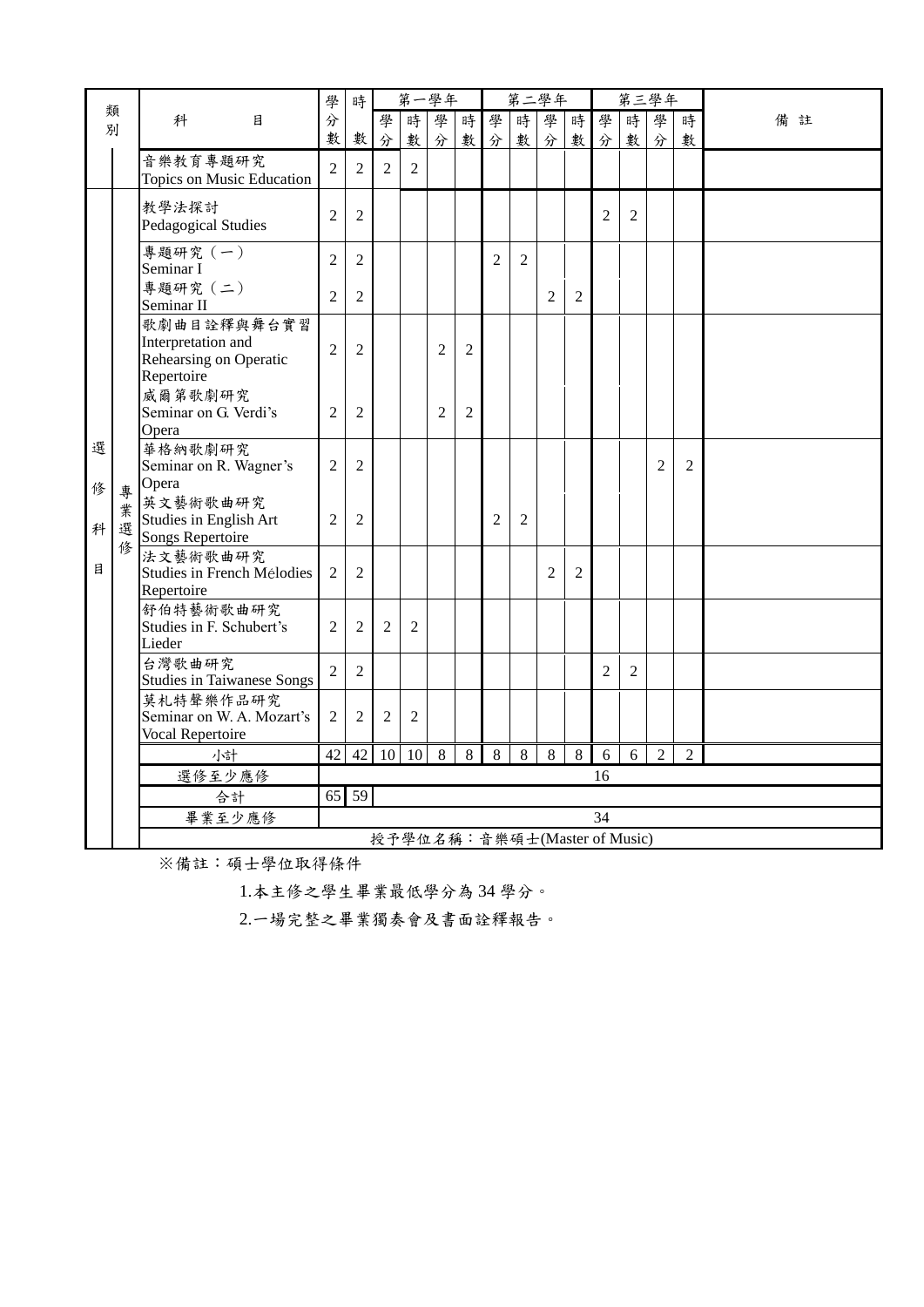## 台南應用科技大學 進修部 音樂系 碩士在職專班 科目表

(106 學年度入學學生適用)【管樂弦樂】

民國 106 年 04 月 19 日系課程委員會議通過 民國 106 年 05 月 02 日院課程委員會議通過 民國 106 年 05 月 17 日校課程委員會議通過 民國 106 年 06 月 21 日教務會議通過

|             |                  |                                                                         | 學              | 時              |                | 第一學年           |                |                |   | 第二學年           |                |                |              | 第三學年           |              |                | <b>以图 100 T 00 /J 21 口狄勿目啾迎迎</b>                                                                                    |
|-------------|------------------|-------------------------------------------------------------------------|----------------|----------------|----------------|----------------|----------------|----------------|---|----------------|----------------|----------------|--------------|----------------|--------------|----------------|---------------------------------------------------------------------------------------------------------------------|
| 類           |                  | 科<br>目                                                                  | 分              |                | 學              | 時              | 學              | 時              | 學 | 時              | 學              | 時              | 學            | 時              | 學            | 時              | 備註                                                                                                                  |
| 別           |                  |                                                                         | 數              | 數              | 分              | 數              | 分              | 數              | 分 | 數              | 分              | 數              | 分            | 數              | 分            | 數              |                                                                                                                     |
| 校<br>核<br>心 |                  | 文化創意產業研究<br>Studies in Cultural & Creative<br>Industries                | 3              | $\overline{3}$ |                |                |                |                | 3 | $\overline{3}$ |                |                |              |                |              |                | 對開                                                                                                                  |
| 選修          |                  | 消費者行為研究<br>Studies in Consumer Behavior                                 | $\overline{c}$ | $\overline{2}$ |                |                |                |                |   |                | 2              | 2              |              |                |              |                | 對開                                                                                                                  |
| 科<br>目      |                  | 計<br>小                                                                  | 5              | 5              |                |                |                |                | 3 | 3              | $\overline{2}$ | $\overline{2}$ |              |                |              |                |                                                                                                                     |
|             |                  | —<br>主修 (一) ~ (六)<br>Major                                              | 6              | 6              | $\mathbf{1}$   | 1              | 1              | 1              | 1 | $\mathbf{1}$   | $\mathbf{1}$   | $\mathbf{1}$   | $\mathbf{1}$ | 1              | $\mathbf{1}$ | $\overline{1}$ | 第三學年第二學期主修成績<br>以畢業音樂會之成績計算                                                                                         |
| 必<br>俢<br>科 | 專<br>業<br>必<br>修 | 論文<br>Thesis                                                            | 6              | $\Omega$       |                |                |                |                |   |                |                |                | $\ast$       | $\ast$         | 6            |                | 1.個別指導<br>2.演奏組以畢業音樂會方式<br>舉行,畢業音樂會需加書面<br>詮釋報告<br>0 3.畢業音樂會必須於第三學<br>年第二學期舉行一場六十分<br>鐘之獨奏會<br>4.28 學分以上可提畢業音樂<br>會 |
| 目           |                  | 研究方法與論文寫作<br><b>Research Method</b>                                     | $\overline{2}$ | $\overline{2}$ | 2              | 2              |                |                |   |                |                |                |              |                |              |                |                                                                                                                     |
|             |                  | 室內樂作品演奏與詮釋<br><b>Chamber Music</b><br>Performance and<br>Interpretation | $\overline{2}$ | $\overline{c}$ |                |                | $\overline{2}$ | $\overline{2}$ |   |                |                |                |              |                |              |                |                                                                                                                     |
|             |                  | 音樂文獻目錄學<br>Bibliography                                                 | $\overline{2}$ | $\overline{2}$ |                |                | $\overline{2}$ | $\overline{2}$ |   |                |                |                |              |                |              |                |                                                                                                                     |
|             |                  | 計<br>小                                                                  | 18             | 12             | $\overline{3}$ | 3              | 5              | 5              | 1 | $\mathbf{1}$   | $\mathbf{1}$   | 1              | 1            | 1              | 7            | 1              |                                                                                                                     |
|             |                  | 現代音樂風格與技巧<br>Contemporary Music<br><b>Styles and Techniques</b>         | 2              | $\overline{2}$ | $\overline{2}$ | $\overline{2}$ |                |                |   |                |                |                |              |                |              |                | 理論課得於左列二門課至少<br>二選一                                                                                                 |
|             |                  | 賢克分析法<br>Schenkerian Analysis                                           | $\overline{2}$ | $\overline{2}$ |                |                | $\overline{2}$ | $\overline{2}$ |   |                |                |                |              |                |              |                |                                                                                                                     |
| 選           |                  | 西方早期音樂專題研究<br>Seminar on Early Music                                    | $\overline{2}$ | 2              | 2              | 2              |                |                |   |                |                |                |              |                |              |                |                                                                                                                     |
| 修           | 專                | 巴洛克音樂專題研究<br>Seminar on Baroque<br>Music                                | $\overline{2}$ | $\overline{2}$ |                |                | $\overline{2}$ | 2              |   |                |                |                |              |                |              |                |                                                                                                                     |
| 科           | 業                | 古典時期音樂專題研究<br>選 Seminar on Classical<br>修 Music                         | 2              | $\overline{c}$ |                |                |                |                | 2 | $\overline{c}$ |                |                |              |                |              |                | 西洋音樂斷代史與風格,得於<br>左列五門課至少五選三                                                                                         |
| 目           |                  | 浪漫時期音樂專題研究<br>Seminar on Romantic<br>Music                              | 2              | 2              |                |                |                |                |   |                | $\mathbf{2}$   | 2              |              |                |              |                |                                                                                                                     |
|             |                  | 二十世紀音樂專題研究<br>Seminar on 20th-Century<br>Music                          | $\overline{2}$ | 2              |                |                |                |                |   |                |                |                | 2            | $\overline{2}$ |              |                |                                                                                                                     |
|             |                  | 台灣音樂史研究<br>History of Taiwanese<br>Music                                | 2              | 2              |                |                |                |                |   |                | 2              | 2              |              |                |              |                |                                                                                                                     |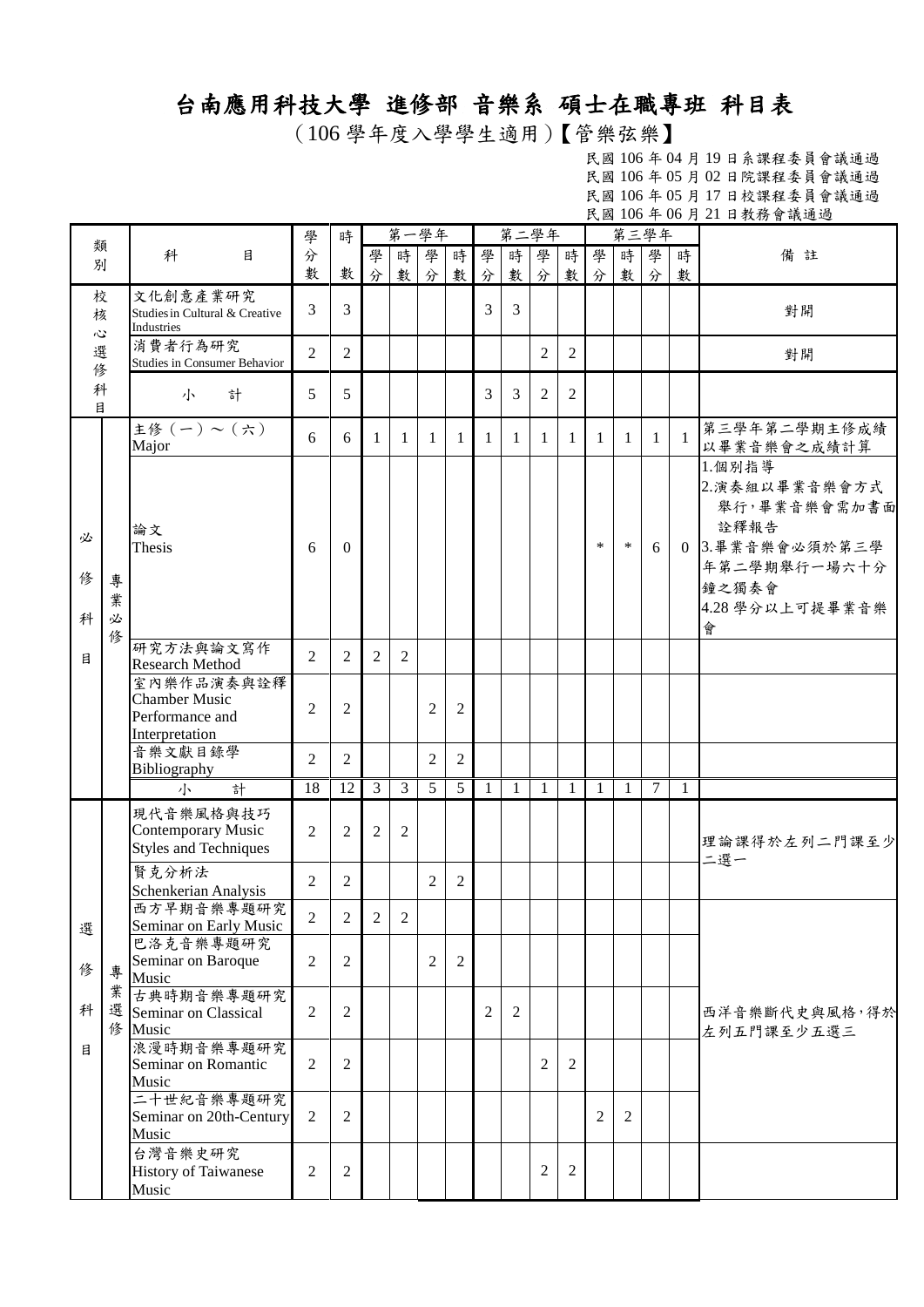|        |   |                                                                    | 學              | 時              |                |                | 第一學年                         |                |                | 第二學年             |                |                |                |                | 第三學年           |                |    |
|--------|---|--------------------------------------------------------------------|----------------|----------------|----------------|----------------|------------------------------|----------------|----------------|------------------|----------------|----------------|----------------|----------------|----------------|----------------|----|
| 類<br>別 |   | 科<br>目                                                             | 分              |                | 學              | 時              | 學                            | 時              | 學              | 時                | 學              | 時              | 學              | 時              | 學              | 時              | 備註 |
|        |   |                                                                    | 數              | 數              | 分              | 數              | 分                            | 數              | 分              | 數                | 分              | 數              | 分              | 數              | 分              | 數              |    |
|        |   | 教學法探討<br>Pedagogical Studies                                       | $\overline{2}$ | $\overline{2}$ |                |                |                              |                |                |                  |                |                | $\overline{2}$ | $\overline{2}$ |                |                |    |
|        |   | 音樂學理論與方法<br>Musicology-Research<br>& Methodology                   | $\overline{2}$ | $\overline{2}$ |                |                |                              |                | $\overline{2}$ | $\overline{2}$   |                |                |                |                |                |                |    |
|        |   | 音樂教育專題研究<br>Topics on Music<br>Education                           | $\overline{2}$ | $\overline{2}$ | $\overline{2}$ | $\overline{2}$ |                              |                |                |                  |                |                |                |                |                |                |    |
|        |   | 專題研究 (一)<br>Seminar I                                              | $\overline{2}$ | $\overline{2}$ |                |                |                              |                | $\overline{2}$ | $\overline{2}$   |                |                |                |                |                |                |    |
|        |   | 專題研究 (二)<br>Seminar II                                             | $\overline{2}$ | $\overline{2}$ |                |                |                              |                |                |                  | $\overline{2}$ | $\overline{2}$ |                |                |                |                |    |
| 選      |   | 貝多芬的管絃樂作品<br>Seminar on Beethoven's<br><b>Orchestral Works</b>     | $\overline{c}$ | $\overline{2}$ | $\overline{2}$ | $\overline{2}$ |                              |                |                |                  |                |                |                |                |                |                |    |
| 俢      |   | 絃樂演奏美聲法<br>專 String Tone Analysis                                  | $\overline{2}$ | $\overline{2}$ |                |                |                              |                |                |                  | $\overline{c}$ | $\overline{2}$ |                |                |                |                |    |
| 科      | 業 | 管樂作品研究<br>選 Wind Repertoire Studies                                | $\overline{2}$ | $\overline{2}$ |                |                |                              |                | $\overline{2}$ | $\overline{2}$   |                |                |                |                |                |                |    |
| 目      |   | 修 絃樂作品研究<br><b>String Repertoire Studies</b>                       | $\overline{2}$ | $\overline{2}$ |                |                |                              |                | $\overline{2}$ | $\overline{2}$   |                |                |                |                |                |                |    |
|        |   | 二十世紀管樂作品研究<br>20th-Century Wind<br>Repertoire                      | $\overline{c}$ | $\overline{c}$ |                |                |                              |                |                |                  | 2              | $\overline{c}$ |                |                |                |                |    |
|        |   | 管弦樂作品演奏與詮釋<br>String and Wind<br>Performance and<br>Interpretation | $\overline{2}$ | $\overline{2}$ |                |                | $\overline{2}$               | $\overline{2}$ |                |                  |                |                |                |                |                |                |    |
|        |   | 室內樂作品研究<br><b>Chamber Music</b><br>Literature                      | $\overline{2}$ | $\overline{2}$ | $\overline{2}$ | $\overline{2}$ |                              |                |                |                  |                |                |                |                |                |                |    |
|        |   | 小計                                                                 | 40             | 40             | 10             | 10             | 6                            | 6              | 10             | $\vert 10 \vert$ | 10             | 10             | $\overline{4}$ | $\overline{4}$ | $\overline{0}$ | $\overline{0}$ |    |
|        |   | 選修至少應修                                                             |                |                |                |                |                              |                |                |                  |                |                | 16             |                |                |                |    |
|        |   | 合計                                                                 | 63             | 57             |                |                |                              |                |                |                  |                |                |                |                |                |                |    |
|        |   | 畢業至少應修                                                             |                |                |                |                |                              |                |                |                  |                |                | 34             |                |                |                |    |
|        |   |                                                                    |                |                |                |                | 授予學位名稱:音樂碩士(Master of Music) |                |                |                  |                |                |                |                |                |                |    |

※備註:碩士學位取得條件

1.本主修之學生畢業最低學分為 34 學分。

2.一場完整之畢業獨奏會及書面詮釋報告。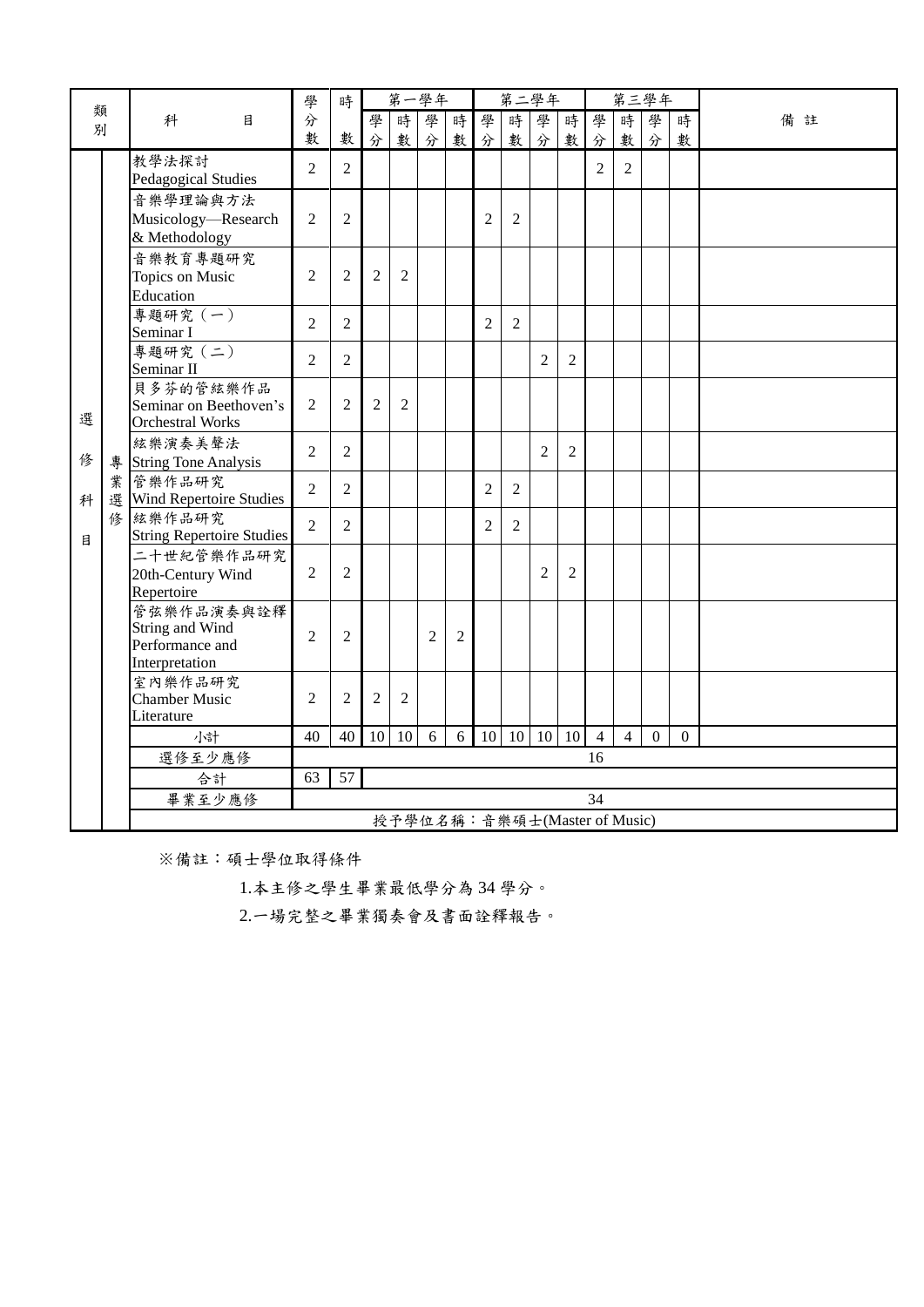## 台南應用科技大學 進修部 音樂系碩士在職專班 科目表

(106 學年度入學學生適用)【教學】

民國 106 年 04 月 19 日系課程委員會議通過 民國 106 年 05 月 02 日院課程委員會議通過 民國 106 年 05 月 17 日校課程委員會議通過 民國 106 年 06 月 21 日教務會議通過

|             |   |                                                                        | 學              | 時              |                |                | 第一學年           |                |                | 第二學年           |                |                |                | 第三學年   |                 |              |                                   |
|-------------|---|------------------------------------------------------------------------|----------------|----------------|----------------|----------------|----------------|----------------|----------------|----------------|----------------|----------------|----------------|--------|-----------------|--------------|-----------------------------------|
| 類<br>別      |   | 科<br>$\mathbf{B}$                                                      | 分<br>數         | 數              | 學<br>分         | 時<br>數         | 學<br>分         | 時<br>數         | 學<br>分         | 時<br>數         | 學<br>分         | 時<br>數         | 學<br>分         | 時<br>數 | 學<br>分          | 時<br>數       | 備註                                |
| 校<br>核<br>Č |   | 文化創意產業研究<br>Studies in Cultural & Creative<br>Industries               | 3              | 3              |                |                |                |                | 3              | 3              |                |                |                |        |                 |              | 對開                                |
| 選<br>俢      |   | 消費者行為研究<br>Studies in Consumer Behavior                                | $\overline{2}$ | $\overline{2}$ |                |                |                |                |                |                | $\overline{c}$ | $\overline{c}$ |                |        |                 |              | 對開                                |
| 科<br>目      |   | 小<br>計                                                                 | 5              | 5              |                |                |                |                | 3              | 3              | $\overline{2}$ | 2              |                |        |                 |              |                                   |
|             |   | 主修(一)~(六)<br>Major                                                     | 6              | 6              | $\mathbf{1}$   | 1              | $\mathbf{1}$   | 1              | $\mathbf{1}$   | $\mathbf{1}$   | $\mathbf{1}$   | 1              | $\mathbf{1}$   | 1      | $\mathbf{1}$    | $\mathbf{1}$ |                                   |
| 必           |   | 論文<br>Thesis                                                           | 6              | $\mathbf{0}$   |                |                |                |                |                |                |                |                | *              | $\ast$ | 6               |              | 1.個別指導<br>0 2.28 學分以上可提論文研究計<br>書 |
| 俢           |   | 專研究方法與論文寫作<br>業 Research Method                                        | $\overline{2}$ | 2              | $\overline{c}$ | 2              |                |                |                |                |                |                |                |        |                 |              |                                   |
| 科<br>目      |   | 必 室內樂作品演奏與詮釋<br>修 Chamber Music<br>Performance and<br>Interpretation   | $\overline{2}$ | $\overline{2}$ |                |                | $\overline{2}$ | $\overline{2}$ |                |                |                |                |                |        |                 |              |                                   |
|             |   | 音樂文獻目錄學<br>Bibliography                                                | $\overline{c}$ | 2              |                |                | $\overline{2}$ | 2              |                |                |                |                |                |        |                 |              |                                   |
|             |   | 計<br>小                                                                 | 18             | 12             | $\overline{3}$ | $\overline{3}$ | 5              | 5 <sup>5</sup> | $\mathbf{1}$   | $\mathbf{1}$   | $\mathbf{1}$   | $\mathbf{1}$   | $\mathbf{1}$   | 1      | $7\phantom{.0}$ | 1            |                                   |
|             |   | 現代音樂風格與技巧<br><b>Contemporary Music</b><br><b>Styles and Techniques</b> | $\overline{2}$ | $\overline{2}$ | $\overline{2}$ | $\overline{2}$ |                |                |                |                |                |                |                |        |                 |              | 理論課得於左列二門課至少二<br>選一               |
|             |   | 賢克分析法<br>Schenkerian Analysis                                          | $\overline{2}$ | $\overline{2}$ |                |                | 2              | 2              |                |                |                |                |                |        |                 |              |                                   |
|             |   | 西方早期音樂專題研究<br>Seminar on Early Music                                   | $\overline{2}$ | $\overline{2}$ | 2              | $\overline{c}$ |                |                |                |                |                |                |                |        |                 |              |                                   |
|             |   | 巴洛克音樂專題研究<br>Seminar on Baroque Music                                  | $\sqrt{2}$     | $\overline{2}$ |                |                | $\overline{2}$ | 2              |                |                |                |                |                |        |                 |              |                                   |
| 選           |   | 古典時期音樂專題研究<br>Seminar on Classical<br>Music                            | $\overline{2}$ | $\overline{c}$ |                |                |                |                | $\overline{c}$ | 2              |                |                |                |        |                 |              | 西洋音樂斷代史與風格,得於左                    |
| 修           | 專 | 浪漫時期音樂專題研究<br>Seminar on Romantic<br>Music                             | $\overline{2}$ | $\overline{2}$ |                |                |                |                |                |                | $\overline{2}$ | $\sqrt{2}$     |                |        |                 |              | 列五門課至少五選三                         |
| 科           | 業 | 二十世紀音樂專題研究<br>選 Seminar on 20th-Century<br>修 Music                     | $\overline{c}$ | $\overline{2}$ |                |                |                |                |                |                |                |                | $\overline{c}$ | 2      |                 |              |                                   |
| 目           |   | 台灣音樂史研究<br><b>History of Taiwanese</b><br>Music                        | $\overline{2}$ | 2              |                |                |                |                |                |                | $\overline{c}$ | $\overline{c}$ |                |        |                 |              |                                   |
|             |   | 音樂學理論與方法<br>Musicology—Research &<br>Methodology                       | $\mathfrak{2}$ | $\overline{2}$ |                |                |                |                | $\overline{c}$ | 2              |                |                |                |        |                 |              |                                   |
|             |   | 專題研究 (一)<br>Seminar I                                                  | $\overline{2}$ | $\overline{2}$ |                |                |                |                | $\overline{c}$ | $\overline{2}$ |                |                |                |        |                 |              |                                   |
|             |   | 專題研究 (二)<br>Seminar II                                                 | $\overline{2}$ | 2              |                |                |                |                |                |                | 2              | 2              |                |        |                 |              |                                   |
|             |   | 音樂教學文獻與曲目<br>Music Teaching Literature<br>and Repertoive               | $\overline{c}$ | $\overline{c}$ |                |                |                |                | $\overline{c}$ | 2              |                |                |                |        |                 |              |                                   |